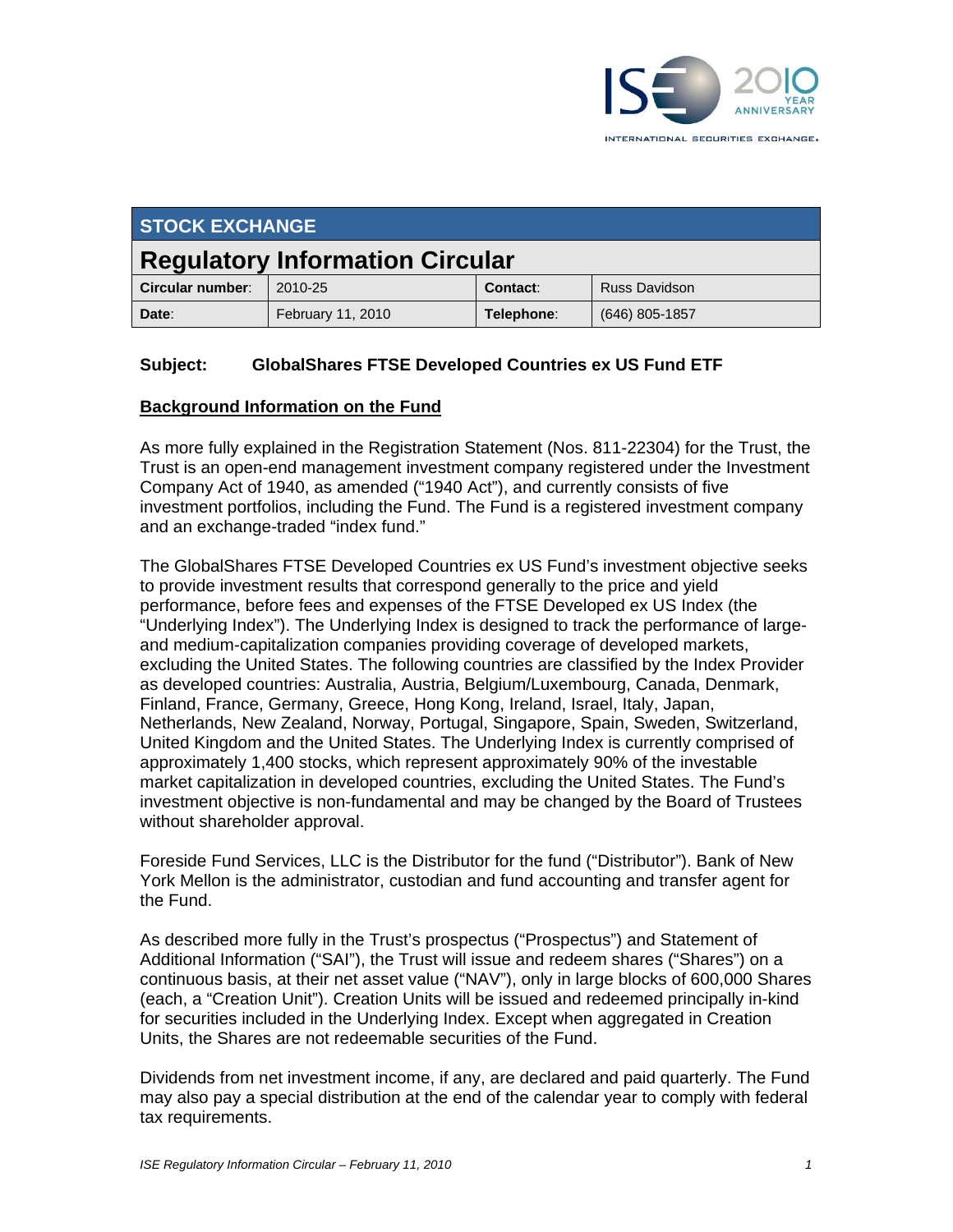

The Depository Trust Company ("DTC") serves as securities depository for the Shares, which may be held only in book-entry form; stock certificates will not be issued. DTC, or its nominee, is the record or registered owner of all outstanding Shares.

The NAV per Share of the Fund will be determined as of the close of trading (normally, 4:00 p.m. Eastern Time ("ET")) on each day that the Exchange is open for business (a "Business Day"). NAV is calculated by dividing the value of the net assets of a Fund (i.e., the total value of its assets less all liabilities) by the total number of Shares of the Fund outstanding. NAV will be available from the Distributor and is also available to National Securities Clearing Corporation ("NSCC") participants through data made available from NSCC.

The Trust's registration statement describes the various fees and expenses for the Fund's Shares. For a more complete description of the Fund and the Index, visit www.globalxfunds.com.

## **Principal Risks**

Interested persons are referred to the Prospectus for a description of risks associated with an investment in the Shares. These risks include foreign market risk and the risk that a Fund's return may not match the return of its index for a number of reasons including the incursion by a Fund of operating expenses and costs not applicable to its index. In addition, as noted in the Prospectus, the Shares may trade at market prices that may differ from their NAV. The NAV of the Shares will fluctuate with changes in the market value of the Fund's holdings. The market prices of the Shares will fluctuate in accordance with changes in NAV as well as the supply and demand for the Shares on the Exchange.

## **Exchange Rules Applicable to Trading in the Shares**

The Shares are considered equity securities, thus rendering trading in the Shares subject to the Exchange's existing rules governing the trading of equity securities.

## **Trading Hours**

Trading in the Shares on ISE is on a UTP basis and is subject to ISE equity trading rules. The Shares will trade from 8:00 a.m. until 8:00 p.m. Eastern Time. Equity Electronic Access Members ("Equity EAMs") trading the Shares during the Extended Market Sessions are exposed to the risk of the lack of the calculation or dissemination of underlying index value or intraday indicative value ("IIV"). For certain derivative securities products, an updated underlying index value or IIV may not be calculated or publicly disseminated in the Extended Market hours. Since the underlying index value and IIV are not calculated or widely disseminated during Extended Market hours, an investor who is unable to calculate implied values for certain derivative securities products during Extended Market hours may be at a disadvantage to market professionals.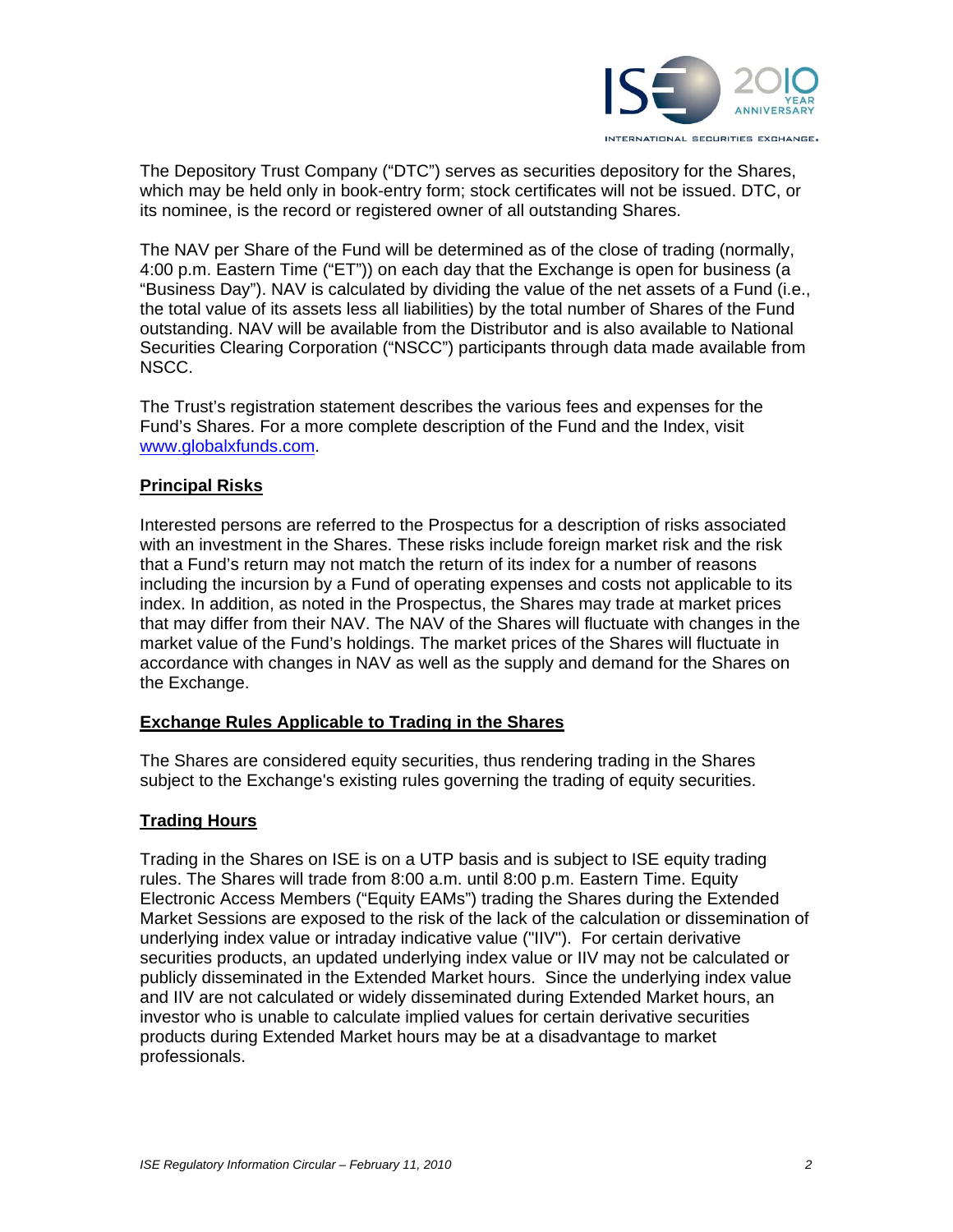

## **Trading Halts**

ISE will halt trading in the Shares in accordance with ISE Rule 2101(a)(2)(iii). The grounds for a halt under this Rule include a halt by the primary market because it stops trading the Shares and/or a halt because dissemination of the IIV or applicable currency spot price has ceased, or a halt for other regulatory reasons. In addition, ISE will stop trading the Shares if the primary market de-lists the Shares.

## **Delivery of a Prospectus**

Pursuant to federal securities laws, investors purchasing Shares must receive a prospectus prior to or concurrently with the confirmation of a transaction. Investors purchasing Shares directly from the Fund (by delivery of the Deposit Amount) must also receive a prospectus.

Prospectuses may be obtained through the Distributor or on the Fund's website. The Prospectus does not contain all of the information set forth in the registration statement (including the exhibits to the registration statement), parts of which have been omitted in accordance with the rules and regulations of the SEC. For further information about the Fund, please refer to the Trust's registration statement.

#### **Exemptive, Interpretive and No-Action Relief Under Federal Securities Regulations**

The Commission has issued letters dated November 21, 2005 and October 24, 2006 (together, the "No- Action Letters") granting exemptive, interpretive and no-action relief from certain provisions of and rules under the Securities Exchange Act of 1934 for exchange-traded funds listed and traded on a registered national securities exchange that meet certain criteria.

## **Regulation M Exemptions**

Generally, Rules 101 and 102 of Regulation M prohibit any "distribution participant" and its "affiliated purchasers" from bidding for, purchasing, or attempting to induce any person to bid for or purchase any security which is the subject of a distribution until after the applicable restricted period, except as specifically permitted in Regulation M. The provisions of the Rules apply to underwriters, prospective underwriters, brokers, dealers, and other persons who have agreed to participate or are participating in a distribution of securities.

The Commission issued a No-Action Letter by which persons participating in a distribution of shares of a fund may engage in secondary market transactions in such shares during their participation in such a distribution, despite the requirements of from Rule 101 under Regulation M. In addition, the SEC has permitted persons who may be deemed to be participating in the distribution of shares of a fund (i) to purchase securities for the purpose of purchasing creation unit aggregations of fund shares and (ii) to tender securities for redemption in Creation Unit Aggregations. Further, the Commission has clarified that the tender of fund shares to the Fund for redemption does not constitute a bid for or purchase of any of the Funds' securities during the restricted period of Rule 101. The Commission has issued a No-Action Letter to paragraph (e) of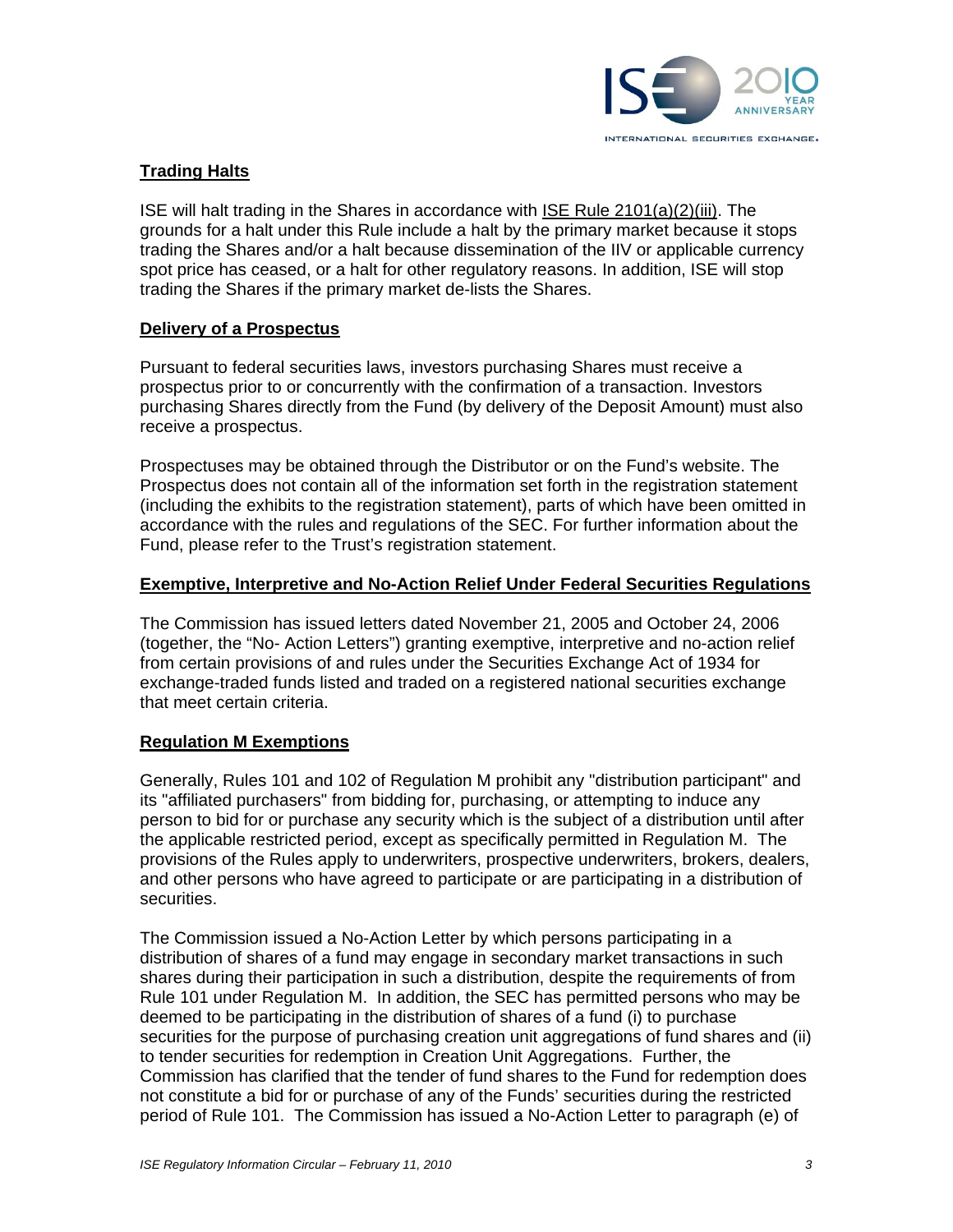

Rule 102 under Regulation M which allow the redemption of fund shares in creation unit aggregations during the continuous offering of shares.

## **SEC Rule 14e-5**

The Commission has permitted any person acting as a dealer-manager of a tender offer for a component security of fund (1) to redeem fund shares in creation unit aggregations from the issuer that may include a security subject to such tender offer and (2) to purchase fund shares during such tender offer.

#### **Section 11(d)(1); SEC Rules 11d1-1 and 11d1-2**

Section 11(d)(1) of the Act generally prohibits a person who is both a broker and a dealer from effecting any transaction in which the broker-dealer extends credit to a customer on any security which was part of a new issue in the distribution of which he participated as a member of a selling syndicate or group within thirty days prior to such transaction. The Commission has clarified that Section 11(d)(1) does not apply to broker-dealers that are not authorized participants (and, therefore, do not create creation unit aggregations) that engage in both proprietary and customer transactions in shares of a fund in the secondary market, and for broker-dealer authorized participants that engage in creations of creation unit aggregations. This relief is subject to specific conditions, including the condition that such broker-dealer (whether or not an authorized participant) does not, directly or indirectly, receive from the fund complex any payment, compensation or other economic incentive to promote or sell the shares of a fund to persons outside the fund complex, other than non-cash compensation permitted under NASD Rule 2830 (I)(5)(A), (B) or (C). See letter dated November 22, 2005 from Brian A Bussey, Assistant Chief Counsel, SEC Division of Market Regulation, to Barclays Global Investors, N.A., dated November 22, 2005. The Commission has issued a No-Action Letter under Section 11(d)(1) of the Act states that broker-dealers may treat shares of a fund, for purposes of Rule 11d1-2, as "securities issued by a registered open-end investment company as defined in the Investment Company Act" and thereby extend credit or maintain or arrange for the extension or maintenance of credit on shares that have been owned by the persons to whom credit is provided for more than 30 days, in reliance on the exemption contained in the rule.

#### **Rule 10b-17**

The Commission has granted an exemption from the requirements of Rule 10b-17 with respect to transactions in ETF shares, for ETFs registered as open-end management investment companies.

**This Regulatory Information Circular is not a statutory Prospectus. Equity EAMs should consult the Trust's Registration Statement, SAI, Prospectus and the Fund's website for relevant information.**